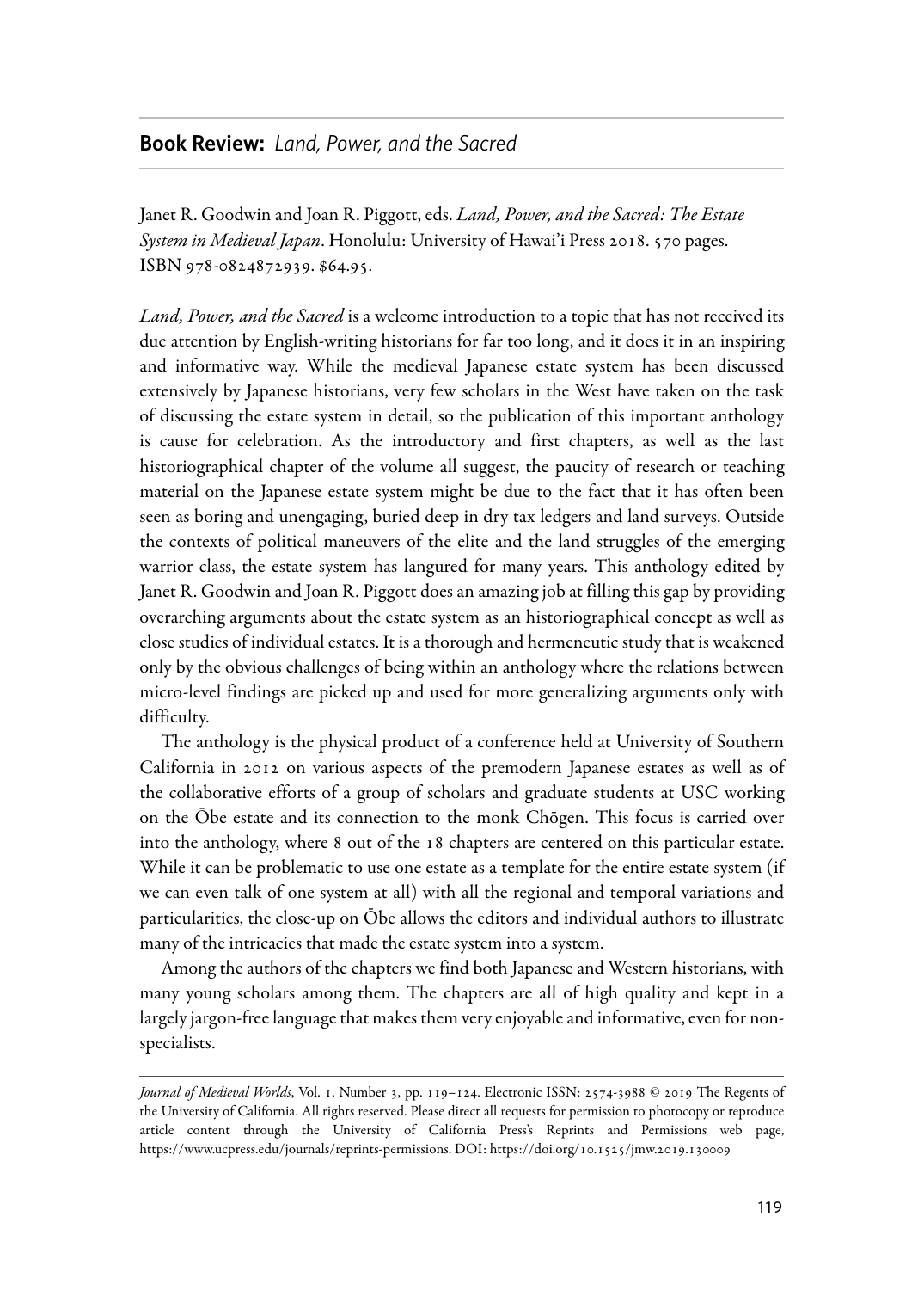The volume is divided into an introduction by Janet Goodwin, who makes a compelling case for the importance of studying the estate system and thus the history of the silent majority of the population in premodern Japan. This is followed by seven parts that address the estate system in different ways and provide good structure to the volume. The individual chapters in general provide plenty of historical context, and even though this at times leads to some redundancies when read front to back, the chapters can easily stand alone and thus make excellent readings for both students in general and scholars with specific interests.

Part I ("The Big Picture") outlines the historical and historiographical background for the study of the medieval Japanese estates through two chapters. In the first of these, Joan Piggott introduces the reader to three very influential works in the field of estate history published in 1978, 1989, and 2013. Through these works Piggott skillfully introduces the social, economic, and political functions of the premodern estate, although it takes on a shape more akin to a review article than an introduction to the estate system as such and is, therefore, more of interest to the specialized reader than to a general audience. The second chapter by Sakurai Eiji sets out to link "two topics that are not usually associated with each other: economic history…and the history of medieval estates" (p. 37). While it can be objected that estate history has always primarily been economic history, the chapter does a nice job of describing the circulation of coins and the production of various goods in provincial society and how the latter was tied together with the center through trade routes. It could, however, also be argued that these economic structures were not restricted to, or even primarily about, the estate system, and the chapter seems to be more about the state than the estate system.

Part II ("How do We Know about Estates") consists of three chapters that all address the methodological issues historians face when researching premodern estates. Chapter Three, by Nishida Takeshi, thus gives a detailed picture of archeological findings in the area covered by the Ōbe estate, but it is curious, and unfortunate I think, that he has focused on findings predating the establishment of the Ōbe estate. The chapter therefore reads more as a local history (with all the merits that this may have) than as a contribution to estate history. Chapter Five, by Hirota Kōji, likewise uses archaeological material, but in contrast to the chapter by Nishida, it uses that material to give the reader a thorough impression of the typology and layout of a medieval estate (the Hine estate). Chapter Four, by Endō Motoo, on the other hand, takes the reader through the documentary archives and introduces the many different kinds of written sources that an estate historian will encounter. The chapter is a great source of information for anyone aspiring to make sense of medieval documentary material as well as the importance of identifying the authorship of documents and how and by whom they were stored and preserved.

Two articles on agricultural practices make up Part III ("Making the Land Productive"), Chapter Five (Kimura Shigemitsu) and Chapter Six ( Joan Piggott). Kimura takes on a holistic approach in emphasizing that estate production was not just about rice production or dry fields, but that several other kinds of products and agricultural techniques were employed in the early medieval period. Piggott provides a very nice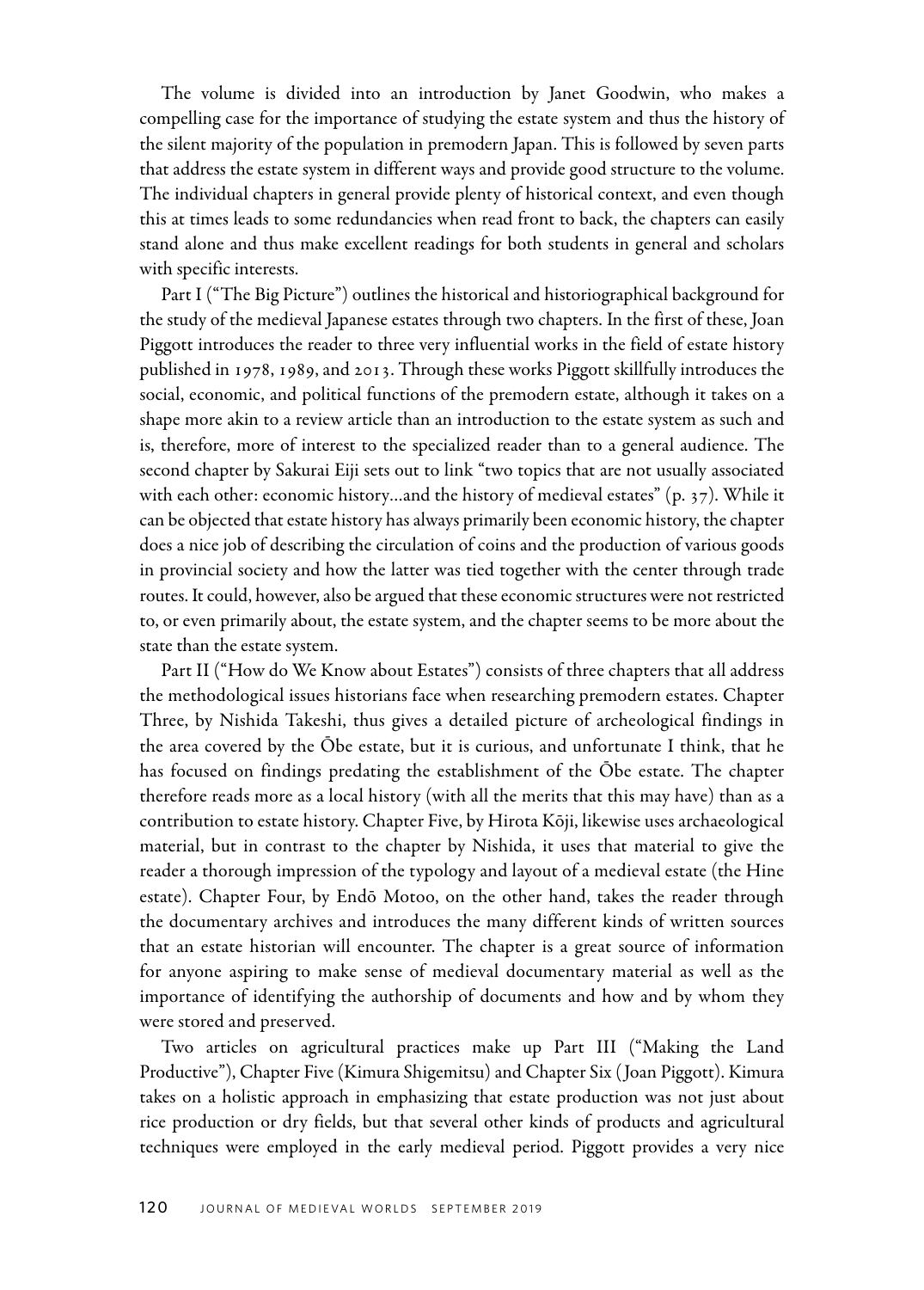introduction to the founding of one of the most well-known and researched estates, the Kuroda estate in Iga province, in which she shows the many challenges, obstacles, and opportunities faced by anyone embarking on opening up new lands for agriculture in the Heian period.

Part IV ("Secular and Sacred") is the longest section, with four chapters that all shed light on the role of the monk Chōgen (1121-1206) in the development of the Ōbe estate from different perspectives. The four chapters by Nagamura Makoto, Ōyama Kyōhei, Janet Goodwin, and Yoshiko Kainuma together provide a highly interesting picture of the involvement of religious figures and ideologies in the otherwise mundane management of agricultural communities.

Nagamura's chapter discusses the early career of Chōgen as an itinerant preacher and donation collector for the rebuilding of Tōdaiji, but, more importantly, it gives a careful introduction to the involvement of monks and other temple affiliates in the daily management of provincial estates. The participation of monks in land management is further elaborated upon by Ōyama, who discusses the many activities of Chōgen in estates belonging to Tōdaiji as well as on public infrastructure. Together the two chapters give the reader a good understanding of the relationships between provincial estates, their populations, and the temples and monks holding proprietary rights. They clearly demonstrate that these relationships were more than just an exchange of produce for legal protection and that any differentiation between secular and religious practices was murky or non-existing. Many of these points are reiterated in the chapter by Goodwin, where she demonstrates the close collaboration between Chōgen and local cultivators in the creation of the estate. While parts of her chapter therefore seem a bit redundant if read together with the rest of the volume, the thematic overlaps make the chapter highly informative if read on its own, which I suspect will be the case for many students. The last chapter in Part IV, by Yoshiko, focuses on the role of local temples in the daily lives of estate communities, exemplified by the construction of a Jōdoji temple in the Ōbe estate. The chapter is a wealth of information on architectural techniques as well as on the particular iconography in the temple, but it can be a little difficult at times to see the direct connection to the estate system, and it is a good example of how the volume at times struggles with making Ōbe and Chōgen representatives of an overall proprietary system.

The next two parts both deal with different aspects of power and they both consist of three chapters each. Part V ("Power, Space, and Trade") begins at the highest levels of the proprietary system with a chapter by Sachiko Kawai, in which she demonstrates the capacity of women in the imperial family to hold and manage vast portfolios of estates. Through several case studies she not only shows the role of top female proprietors in the estate system but also the larger trade networks that these estates would be part of through the office of the proprietors, thus adding considerably to our understanding of the archipelago-wide trading systems and overseas connections of the estates as well as to our appreciation of female agency in a system primarily featuring males. The next chapter, by Rieko Kamei-Dyche, further develops the idea that estates were integrated parts of larger operative systems as seen also in Kawai's chapter. She argues very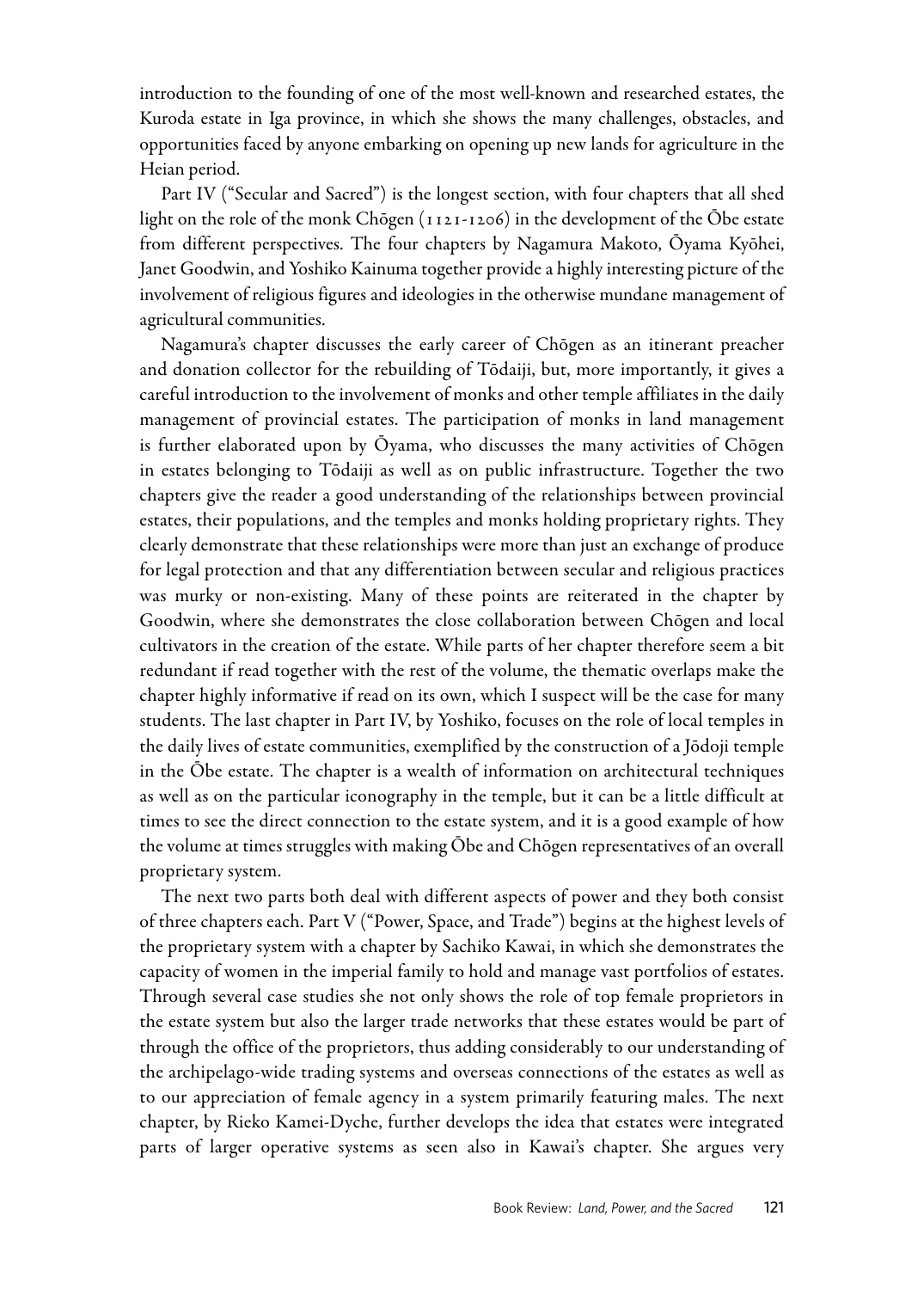convincingly that singular estates cannot be isolated from the larger clusters of estates that constituted the portfolios of central proprietors and that the spatial distribution and eventual dismantling of such clusters were results of conscious strategic considerations—an extremely important point that has often been ignored in estate research. The last chapter in Part V, by Michelle Damian, takes the discussion of estate trade networks to a more local scale and provides an interesting approach to teasing out information from material that is otherwise often silent on local trade practices. The chapter is thus a very valuable source on methodologies for the study of the "other 99%" of the medieval population to whom the volume editors wish to give voice. That being said, Part V is quite focused on more elite networks and proprietorships, and we only get very few glimpses of the people who actually produced and moved the goods around.

In recent years, more emphasis has been put on conflict processes as an integral element of the estate system, and Part VI ("Power: Challenges and Conflicts) is a welcome representative of this development. Philip Garrett, in his chapter on a border conflict between the Nate estate and Niunoya village in the 1240s, and Dan Sheerer, in his chapter on a dispute in the Ōbe estate, shed light on estate conflicts and the relations between local actors, estate proprietors, and central legal institutions of conflict resolution and law enforcement. This section thus moves away from a traditional treatment of estate conflict as something happening between proprietors and landhungry and aggressive warriors, and instead sees estate conflicts as involving many other actors both locally and externally. The final chapter in this part turns to the somewhat more familiar story of how estate residents, and in particular estate managers, interacted with provincial warrior powers during the later years of the estate system in the fourteenth and fifteenth centuries. The chapter is rather short (only half the length of the other chapters in the volume) and serves almost like an epilogue over the decline of the estate system and the gradual transfer of land and power into the hands of provincial warrior families.

The last chapter in the anthology stands out from the rest and has also been given its very own Part VII ("Getting the Word Out"). Ethan Segal deals with the difficult but pertinent question of how we can teach about Japanese estates. He accurately discusses some of the many problems in studying the estate system, incorporating a historiographical discussion and an extremely useful overview of available material in English.

Land, Power, and the Sacred thus presents a fascinating and multi-faceted look into the complexities of the premodern Japanese estate system, and the book will be an incredible source for most, if not all, students of premodern Japan. The editors and authors in different ways manage to demonstrate the importance of estates, not only as sources of wealth for the rich but as spaces of contention, collaboration, piety, and exchange, and they do so in a lively and engaging way. As Goodwin states in the Introduction, estate studies furthermore provide a window into the lives of the other 99 percent in medieval Japan that we otherwise never hear about. Unfortunately, and perhaps inevitably, Land, Power, and the Sacred only provides a very small window into the elusive lives of cultivators, fishermen, loggers, outcasts, artisans, and others, but I applaud the